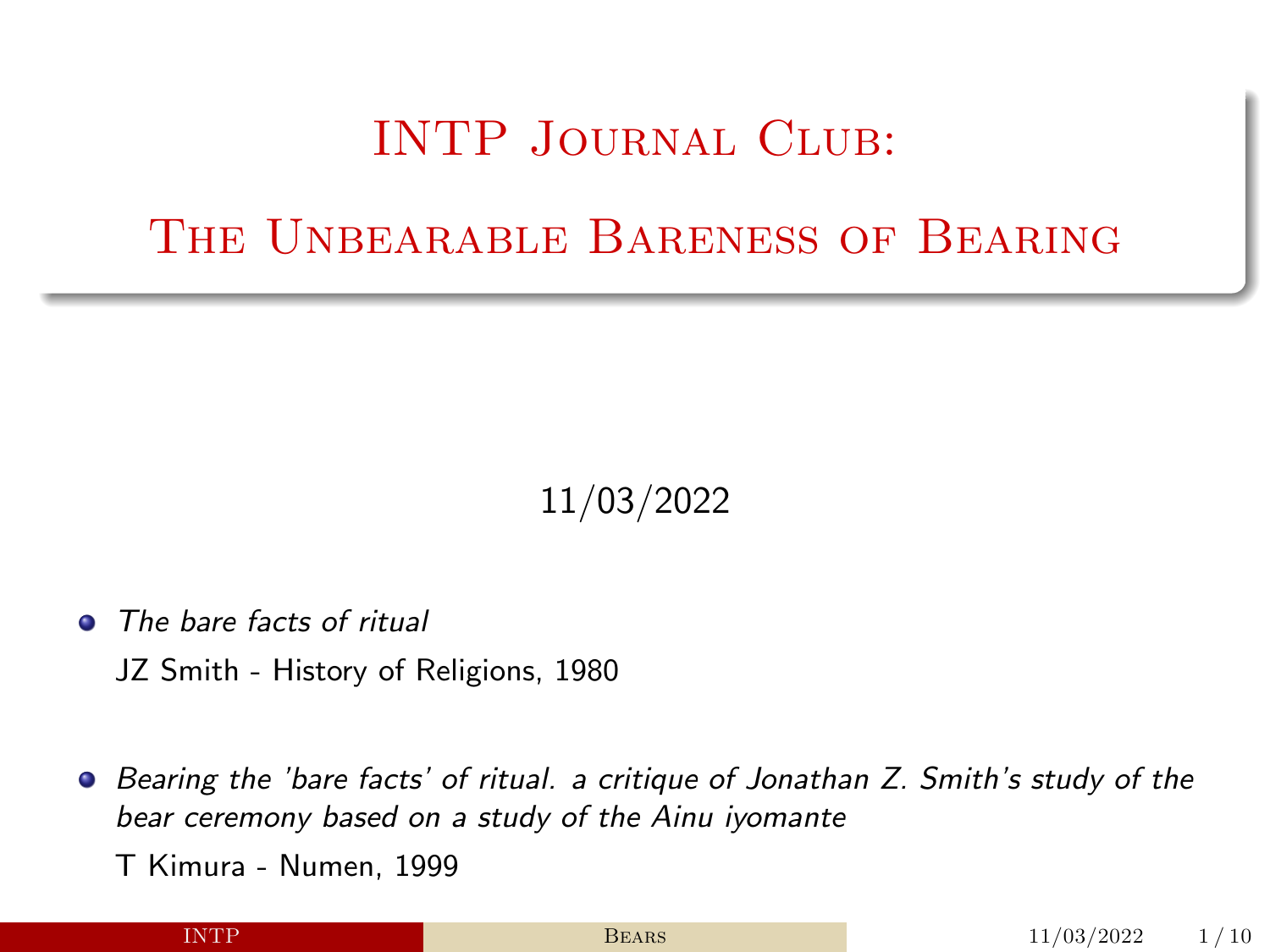# **GAME**

Which is which?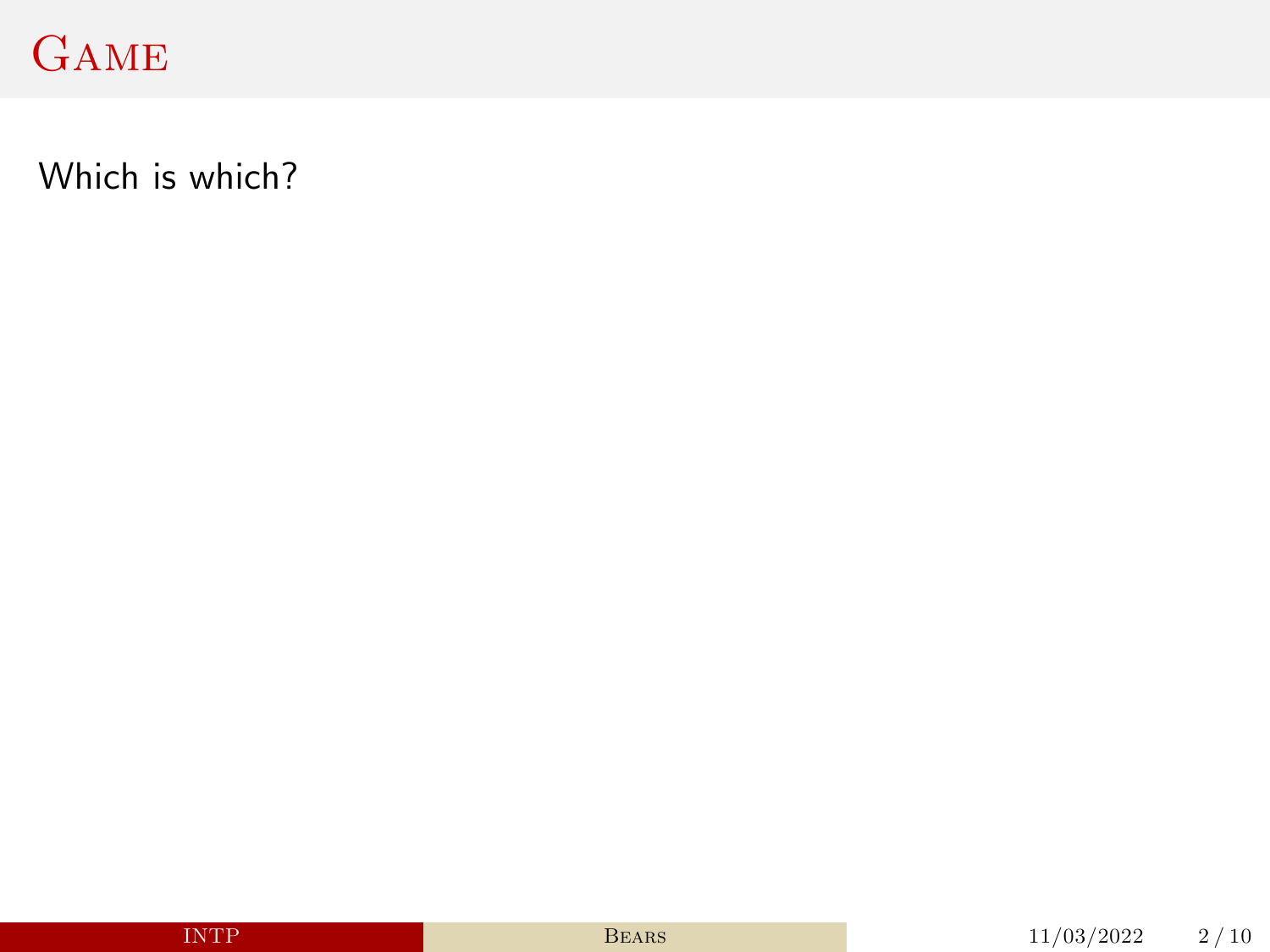#### **GAME**

#### Which is which?



- Jonathan Zittell Smith?
- An Ainu man?
- A bear?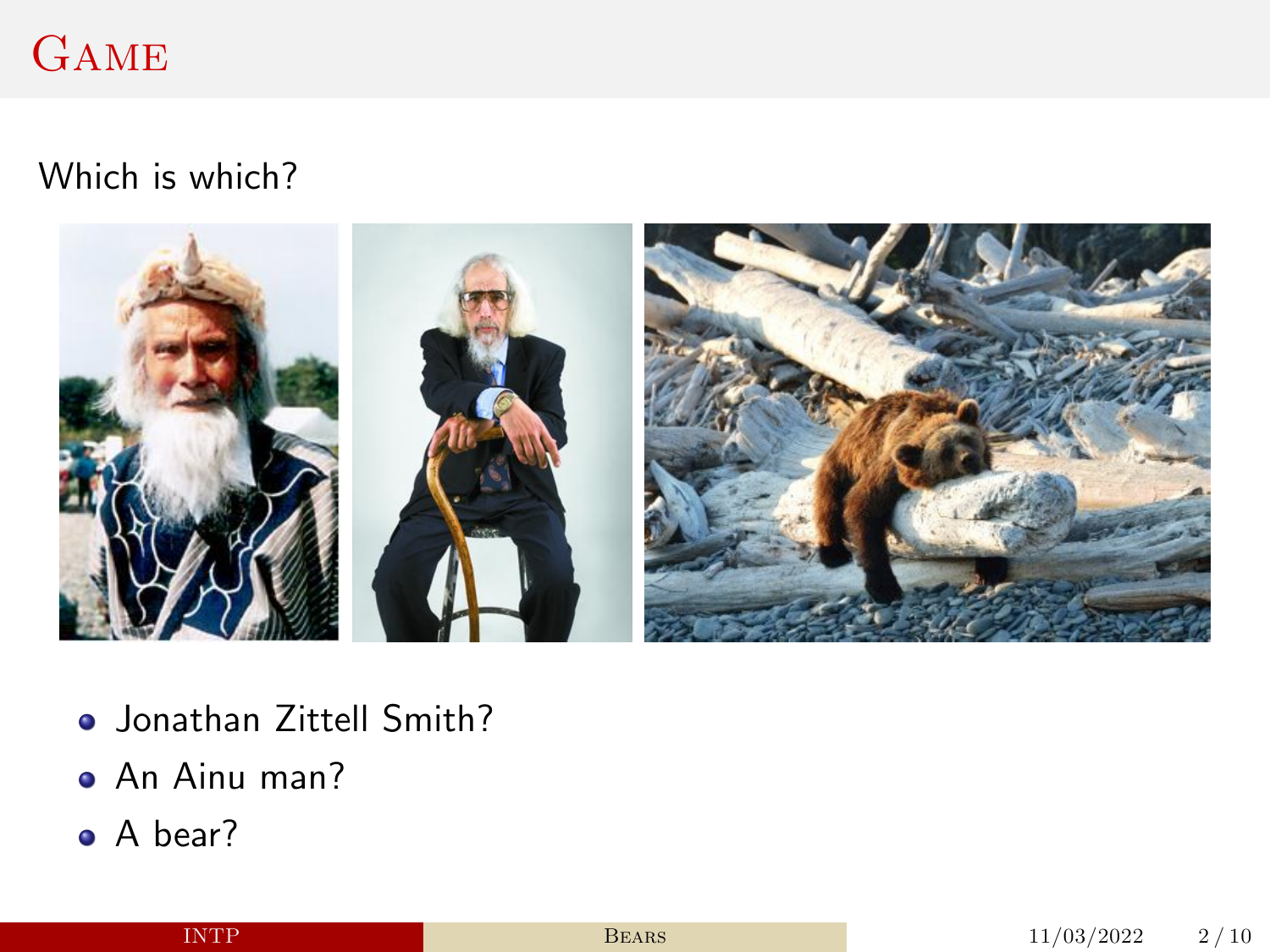#### THE AINU BEAR FESTIVAL IYOMANTE

When mother bears are killed, newborn bear cub can be taken, welcomed to the village, and raised by the wife of ritual master

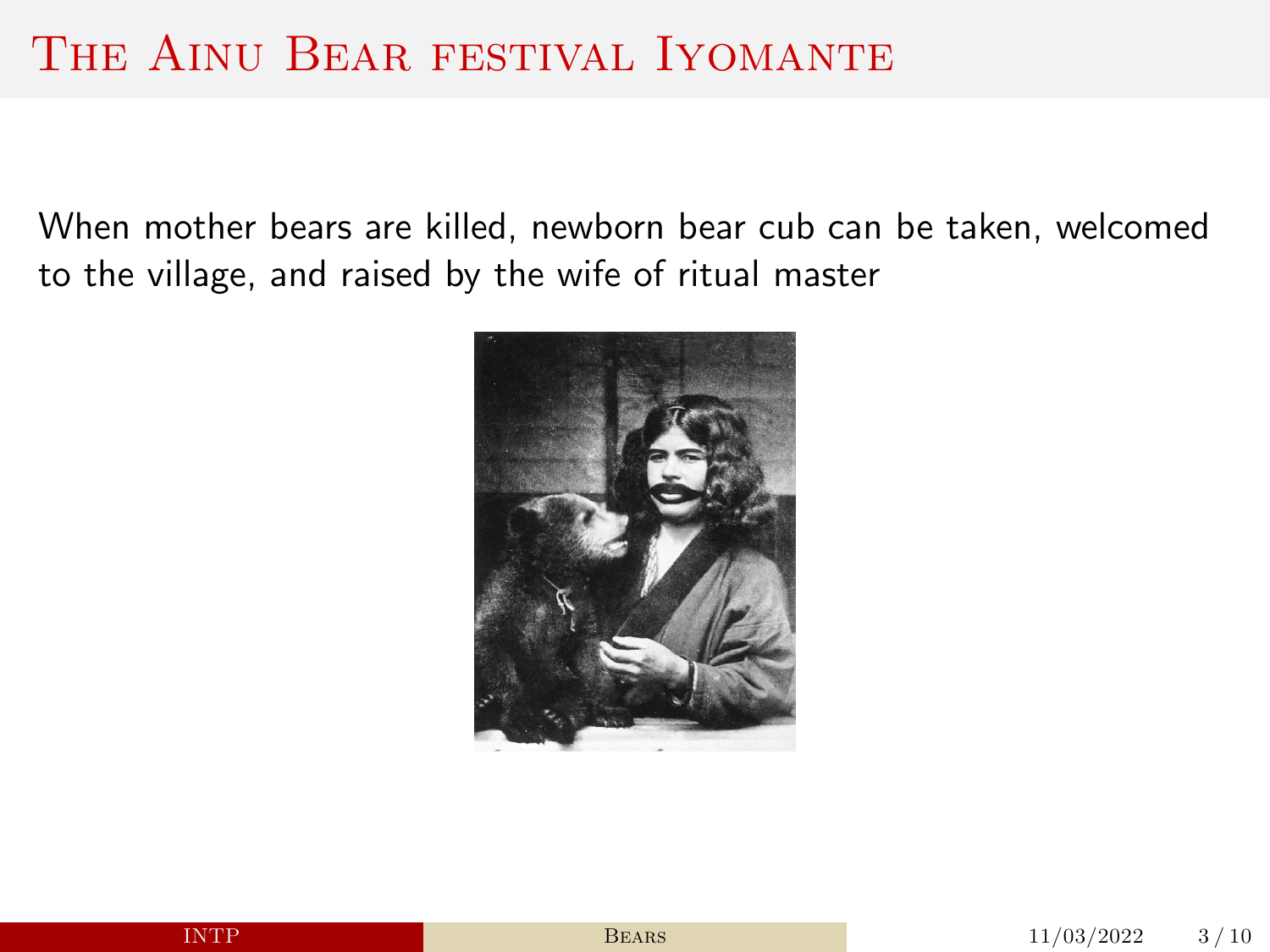After the bear is one or two years old, ritual:

attach a rope to bear's neck and take it out of its cage men shoot arrows at bear, women weep men strangle the bear to death take dead body of bear to altar give gifts to dead bear bear's body is dismembered bear's head brought into the house bear's flesh is boiled and shared skinning the head and decorating the skull with gifts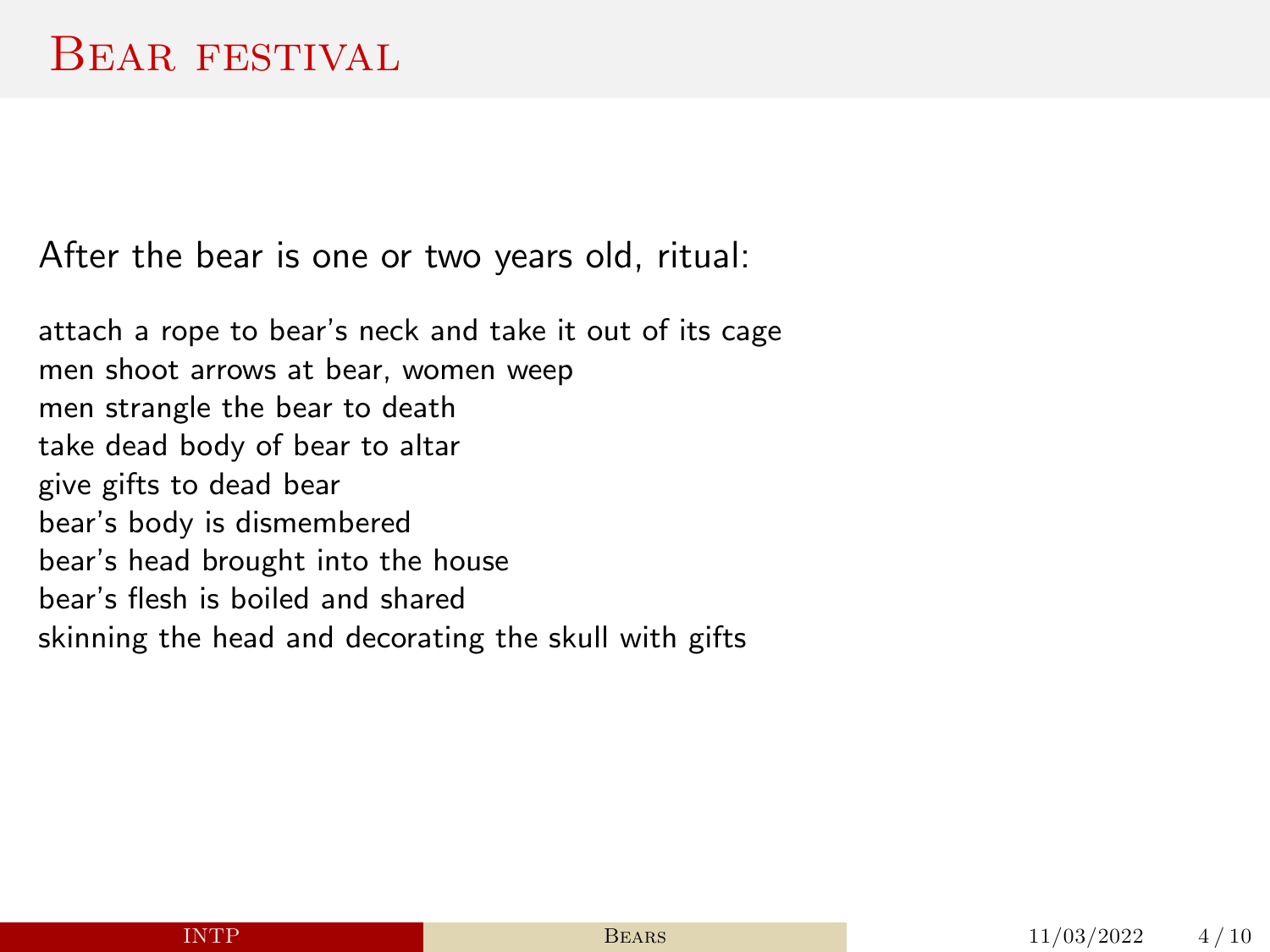After the bear is one or two years old, ritual:

attach a rope to bear's neck and take it out of its cage men shoot arrows at bear, women weep men strangle the bear to death take dead body of bear to altar give gifts to dead bear bear's body is dismembered bear's head brought into the house bear's flesh is boiled and shared skinning the head and decorating the skull with gifts

Why??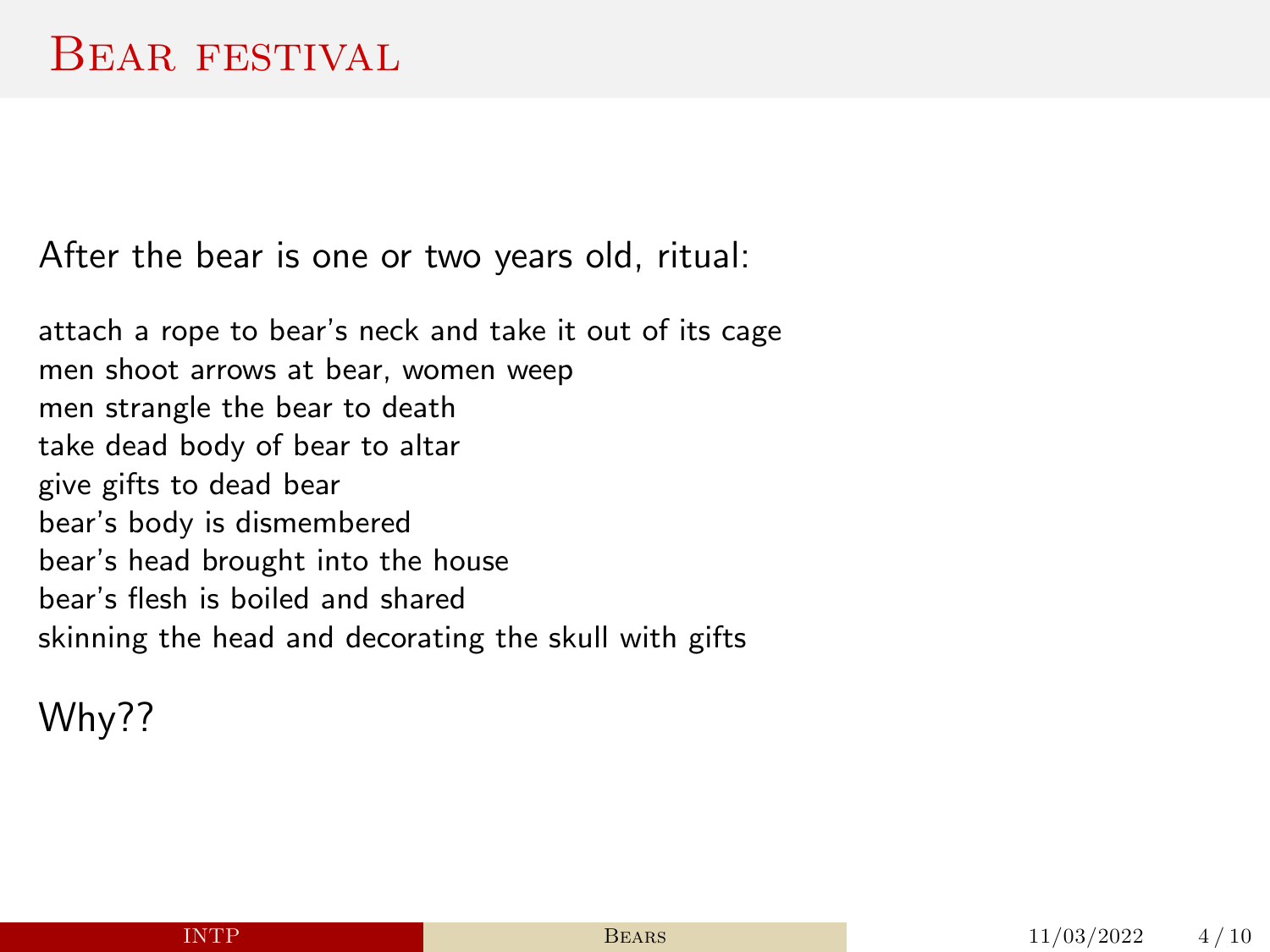# JZ SMITH'S IDEA

Leopards break into the temple and drink the sacrificial chalices dry; this occurs repeatedly, again and again: finally it can be reckoned on beforehand and becomes a part of the ceremony.

Kafka The Great Wall Of China (1946)

At Athens, Lysimache, the priestess of Athens Polias, when asked for a drink by the mule drivers who had transported the sacred vessels, replied "No, for I fear it will get into the ritual."

Plutarch De vitioso pudore (534)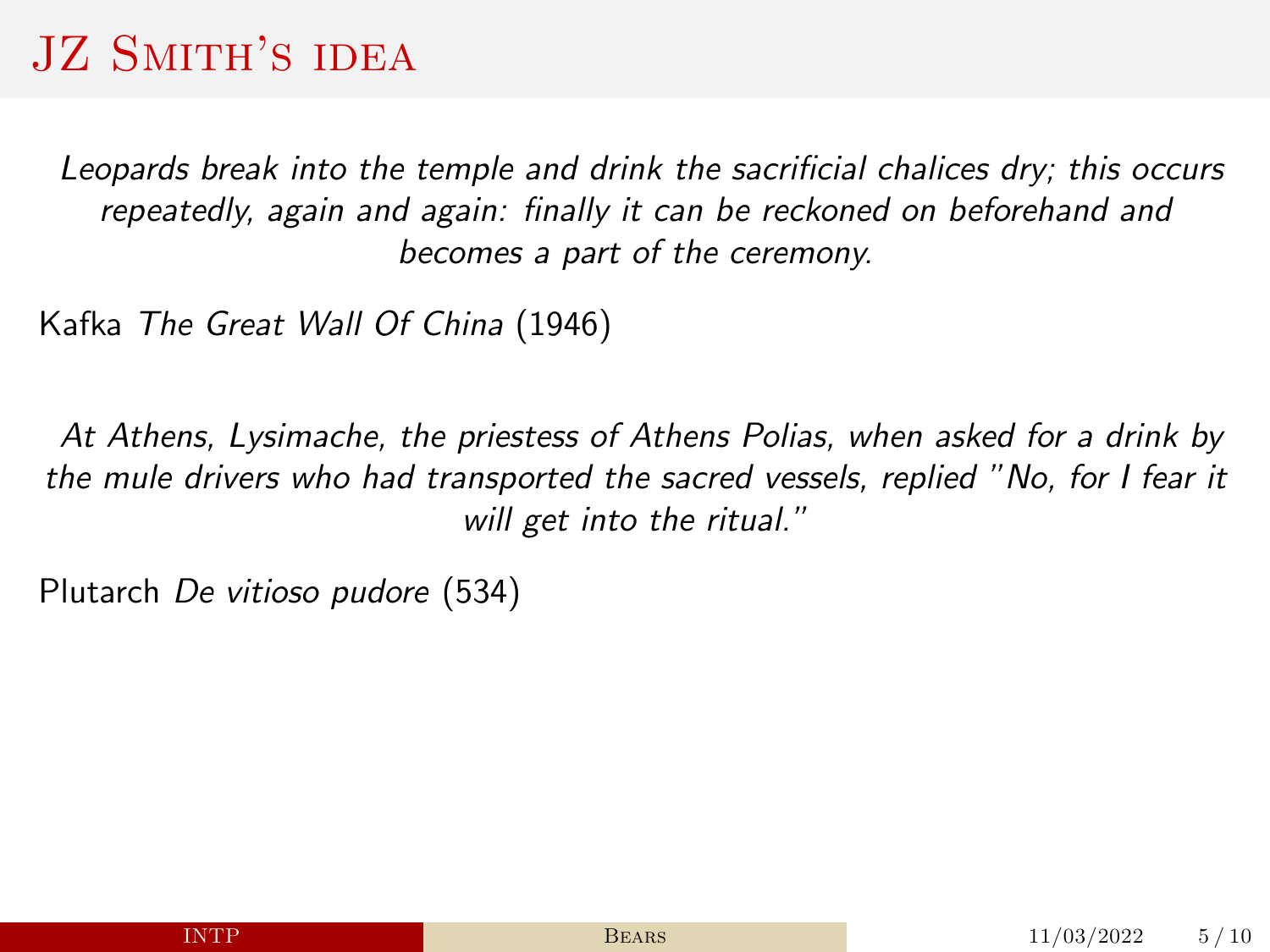# JZ SMITH'S IDEA

Leopards break into the temple and drink the sacrificial chalices dry; this occurs repeatedly, again and again: finally it can be reckoned on beforehand and becomes a part of the ceremony.

Kafka The Great Wall Of China (1946)

At Athens, Lysimache, the priestess of Athens Polias, when asked for a drink by the mule drivers who had transported the sacred vessels, replied "No, for I fear it will get into the ritual."

Plutarch De vitioso pudore (534)

Ritual is choice of what to make significant, and what to understand as simply "happening".

- Not everything can signify (that's paranoia)
- What signifies should not be blurred by trivial everyday happenings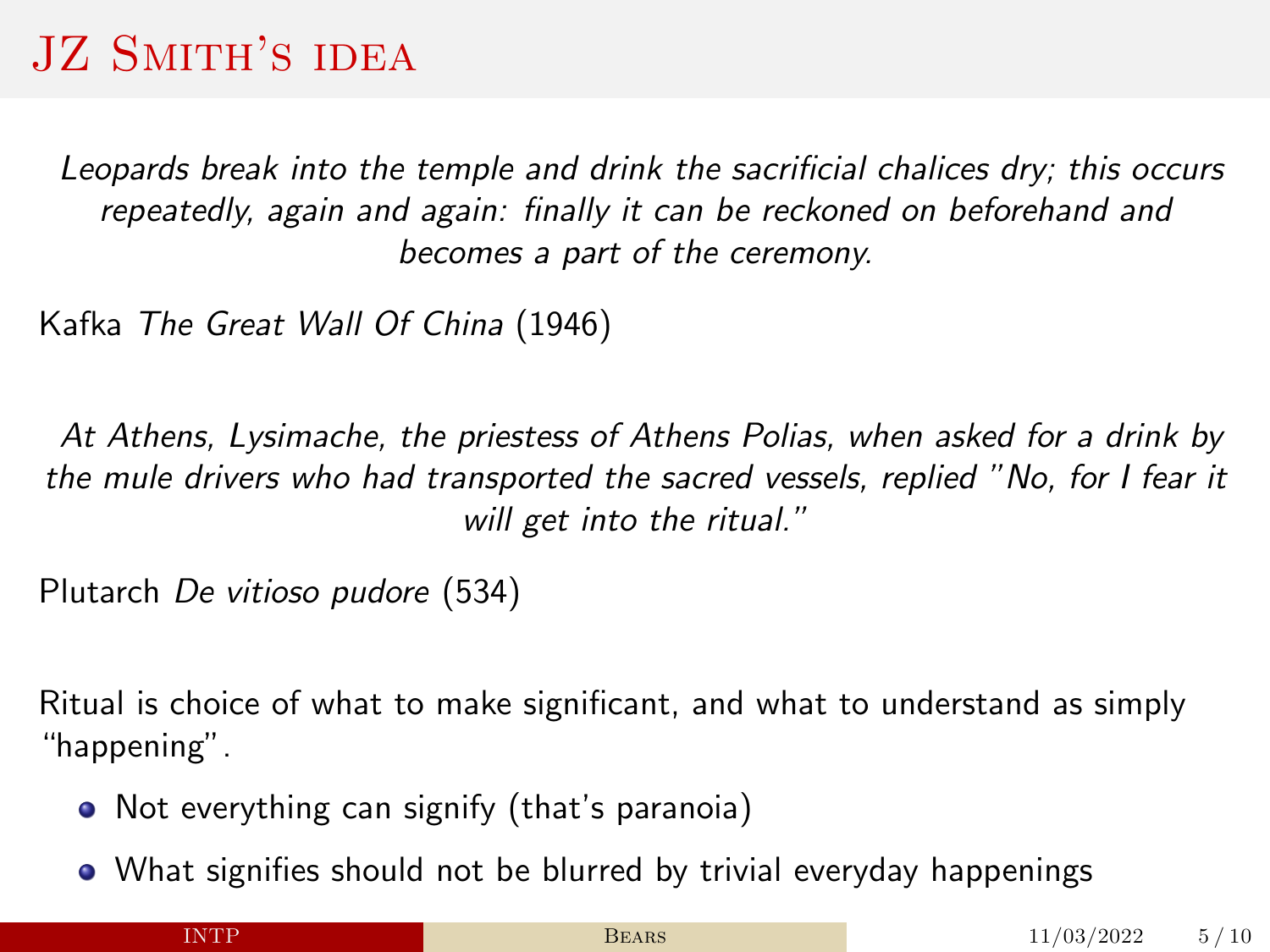Hunting can be retained as purely symbolic in farmer societies, but is everyday in hunter societies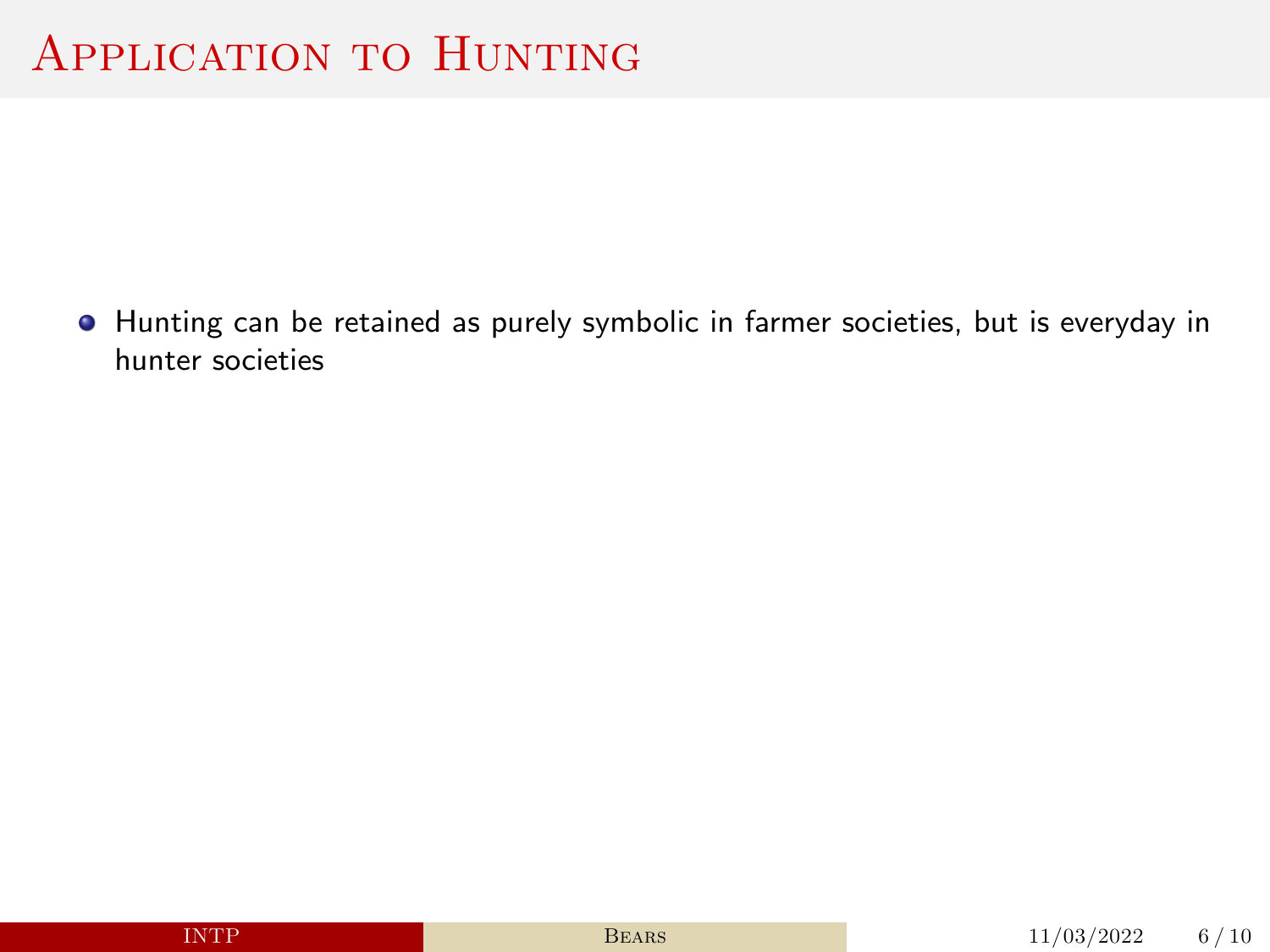- $\bullet$  Hunting can be retained as purely symbolic in farmer societies, but is everyday in hunter societies
- $\bullet$  Hunters feel socially tied to animals they killed, claim to respect an etiquette (animals are always warned in advance, killed in hand-to-hand combat...)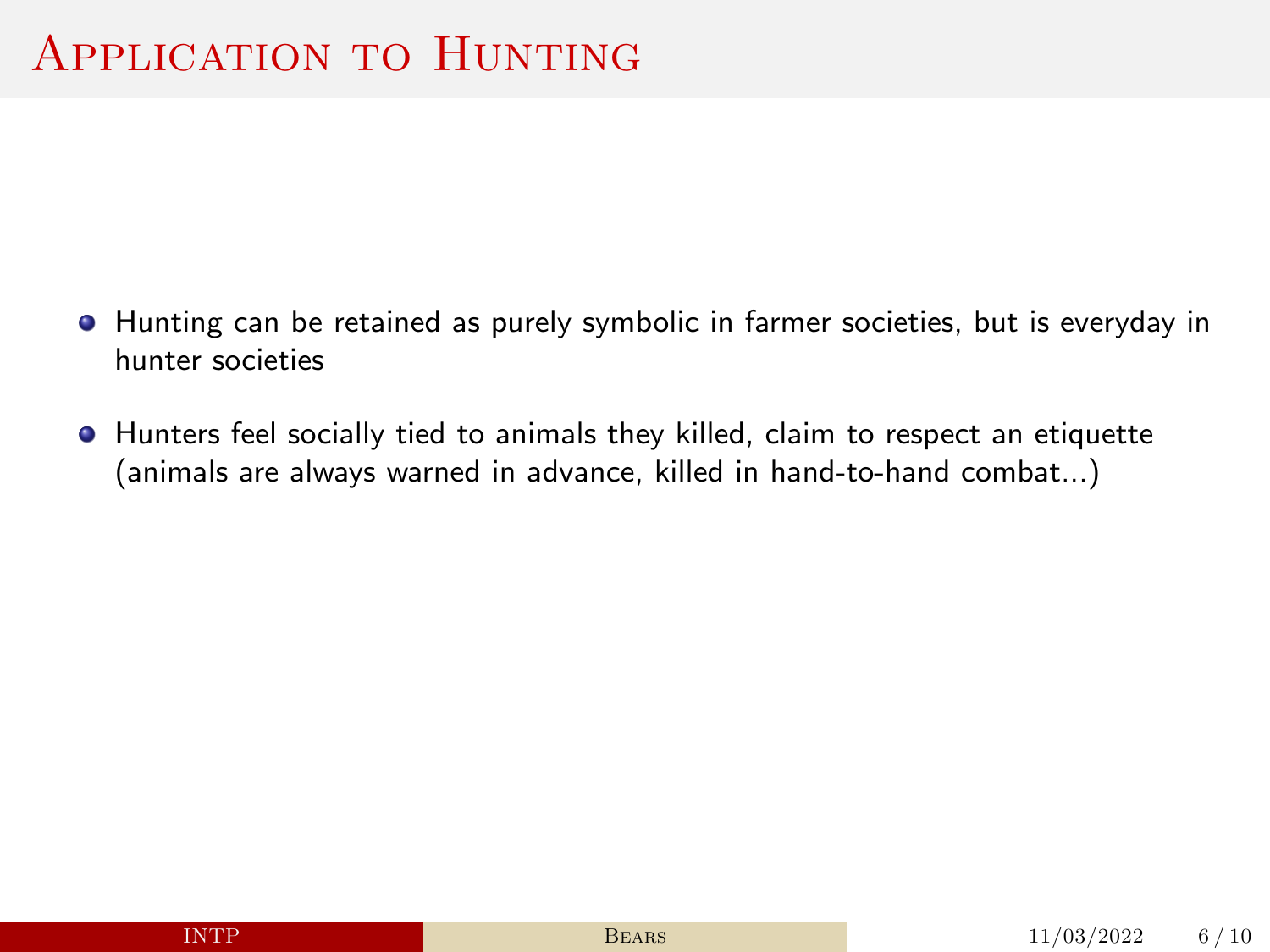- $\bullet$  Hunting can be retained as purely symbolic in farmer societies, but is everyday in hunter societies
- $\bullet$  Hunters feel socially tied to animals they killed, claim to respect an etiquette (animals are always warned in advance, killed in hand-to-hand combat...)
- In reality, hunt is messy, uses traps, etc.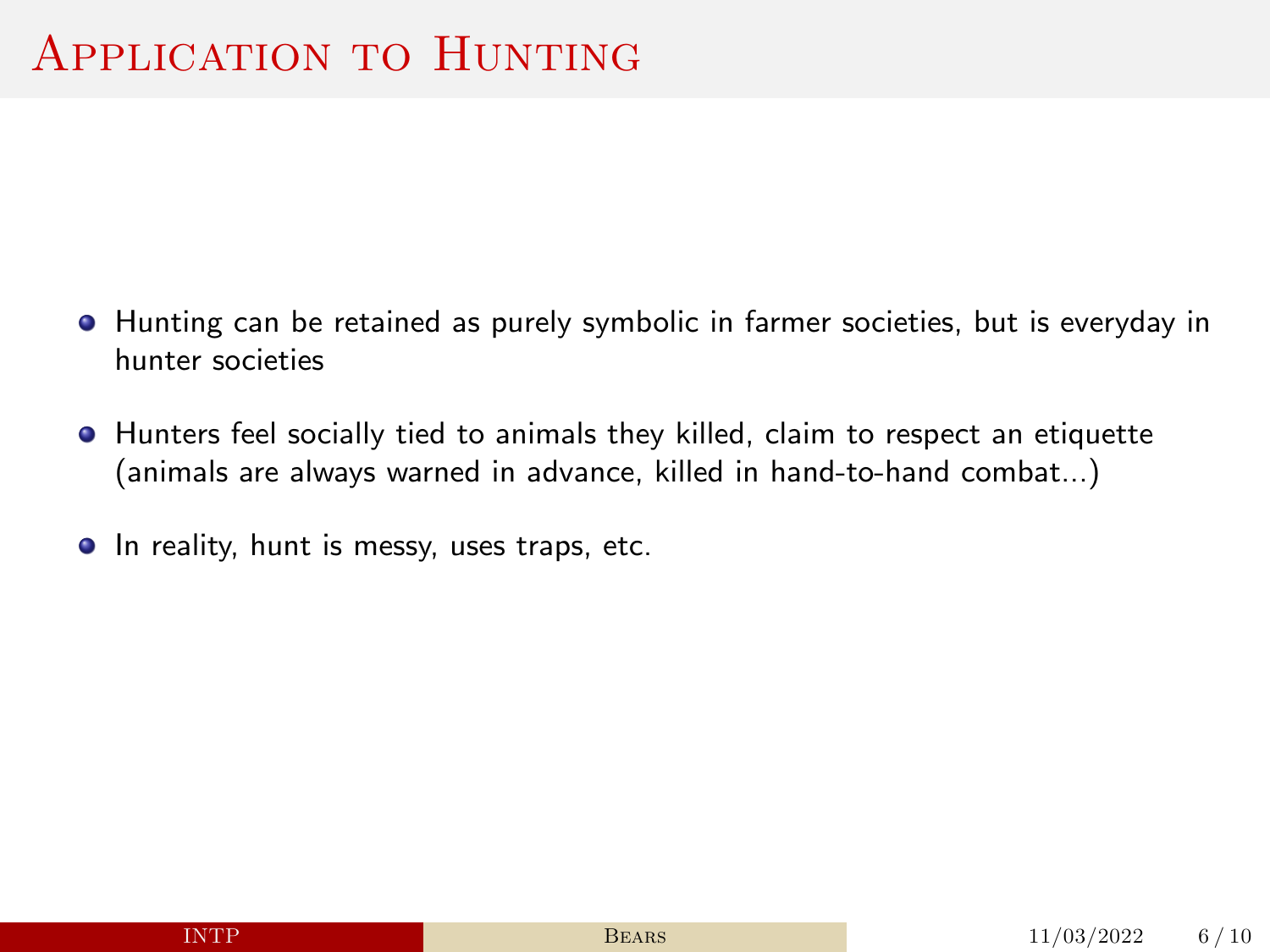- $\bullet$  Hunting can be retained as purely symbolic in farmer societies, but is everyday in hunter societies
- $\bullet$  Hunters feel socially tied to animals they killed, claim to respect an etiquette (animals are always warned in advance, killed in hand-to-hand combat...)
- In reality, hunt is messy, uses traps, etc.
- G Gap between what hunt *ought* to be (what it means socially) and what it is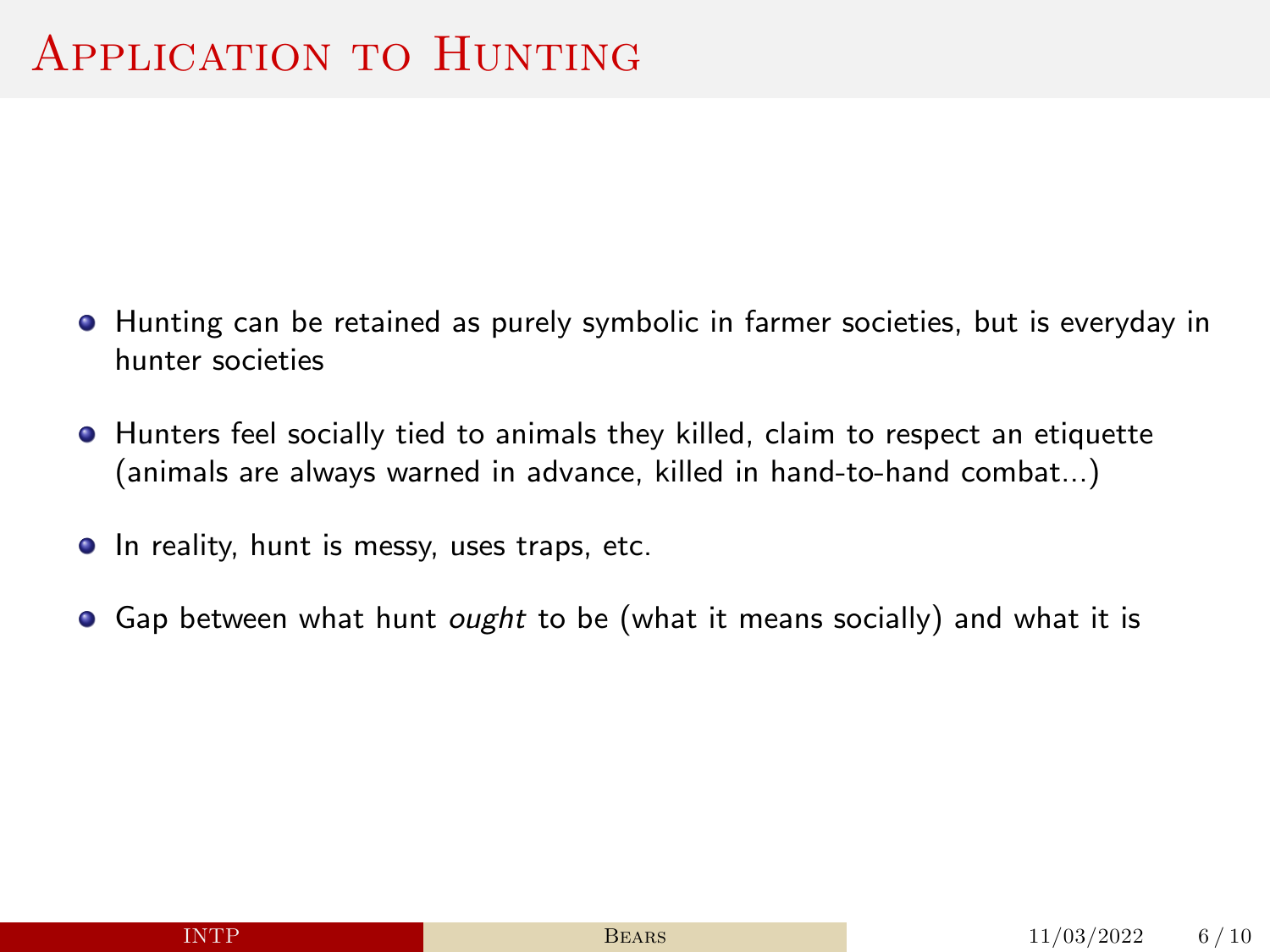Inspiration: Pygmy chant:

1. Our spear has gone astray, O Father Elephant. We did not wish to kill you. We did not wish to kill you, O Father Elephant. 2. It is not the warrior who has taken away your life-Your hour had come. Do not return to trample our huts, O Father Elephant.

3. Do not make us fear your wrath.

Henceforth your life will be better.

You go to the country of the spirits.

We have taken you away, but we have given you back a different sort of life. Against your children, Father Elephant, do not be angry. You begin a better life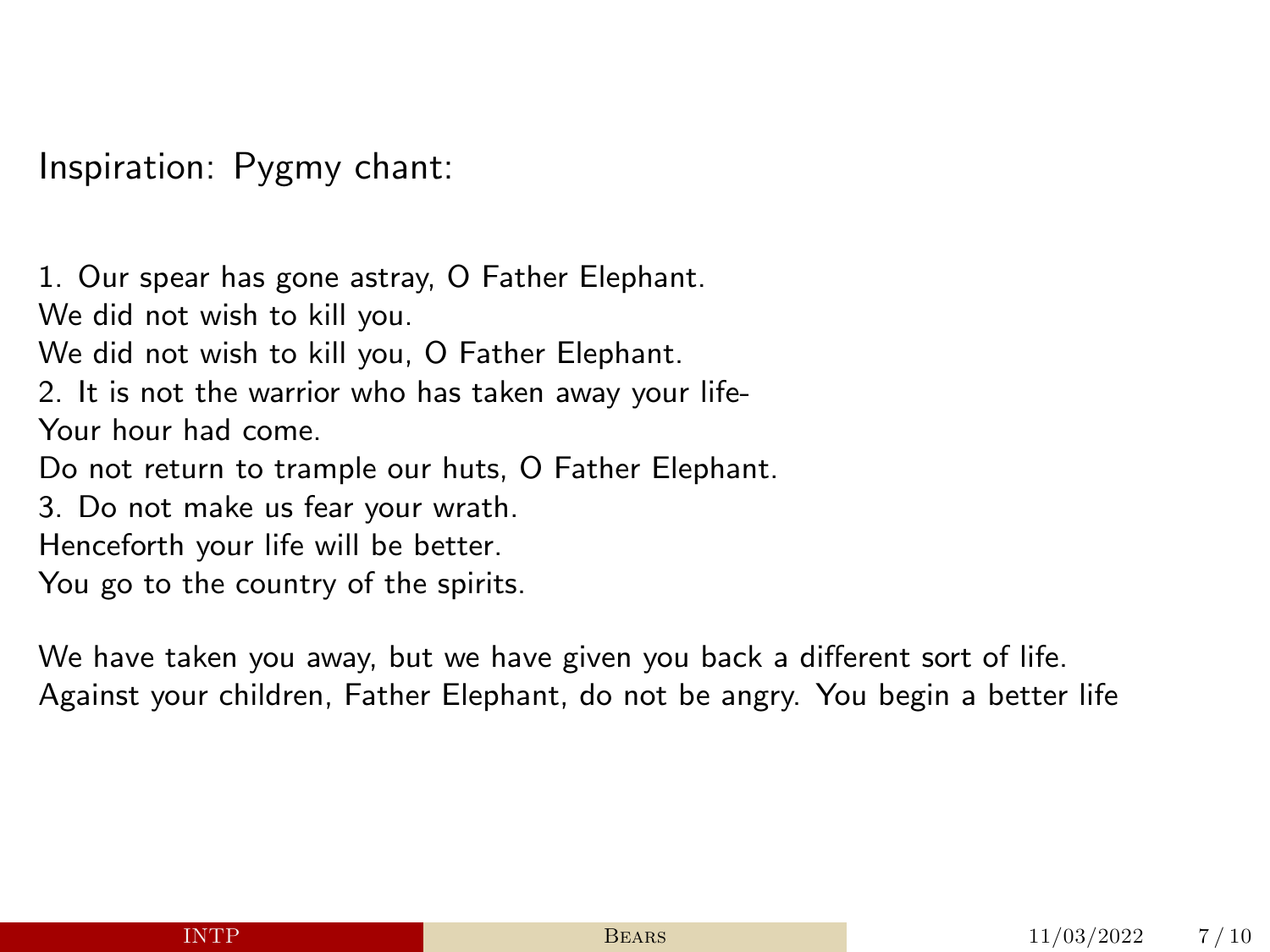- The hunter does not hunt as he says he hunts
- Bear festival represents the creation of a controlled environment where the perfect hunt can happen (face-to-face kill, respectful, with honor, etc.)
- Ordinary hunts then "recall' this ideal hunt: we know how they should be. Allows ordinary hunt to remain significant even though imperfect.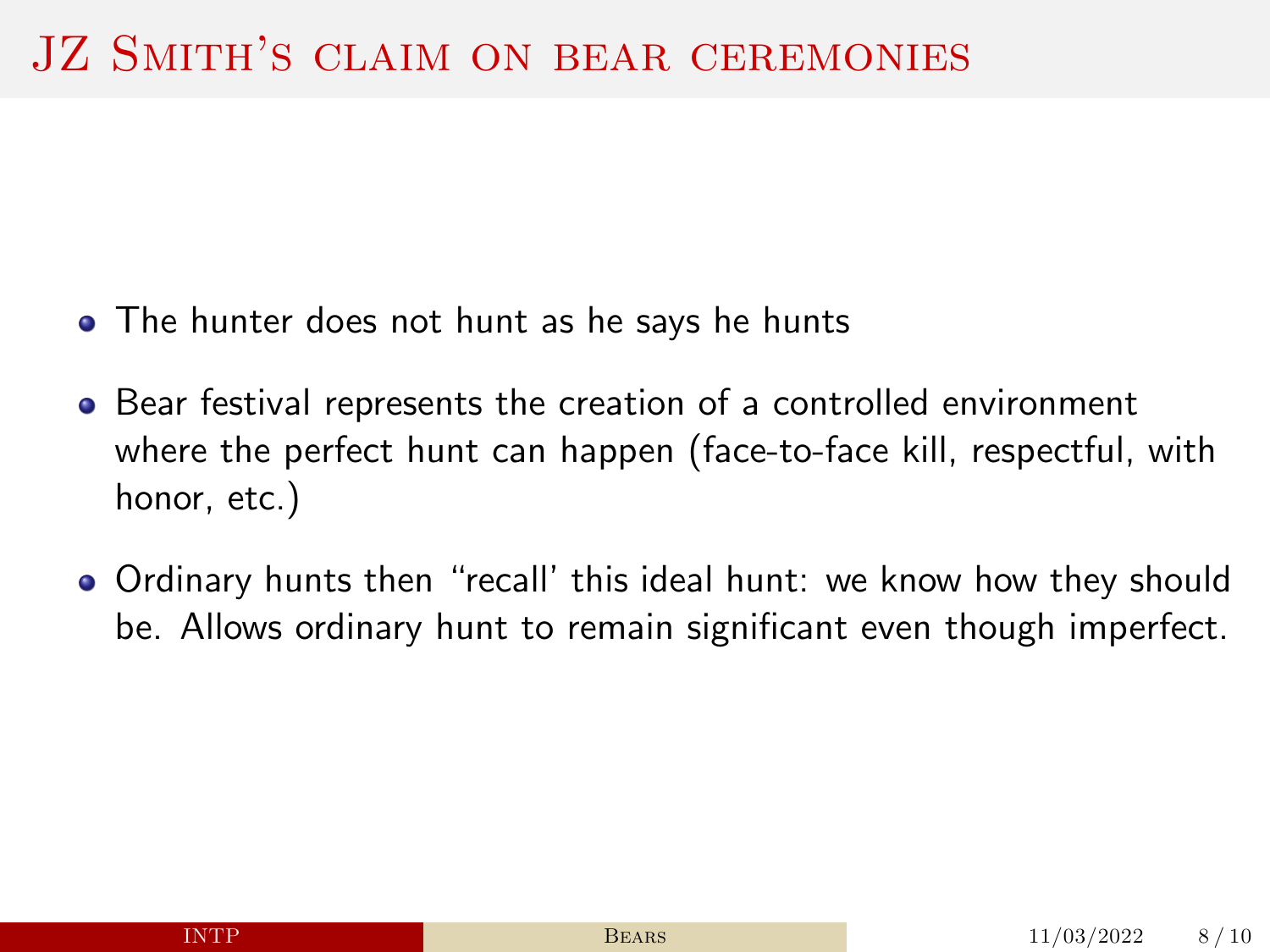- Western scholars are obsessed with the killing. This is not the central part of the ritual. Dismemberment is.
- Iyomante is not a sacrifice (the bear does not belong to sacrificer). It is a gift exchange
- Bear is the temporary animal form a spirit (kamuy) takes when visiting the human world.
- Dismemberment is "unloading" the gifts from kamuy, shared by the people, eaten during iyomante
- The kamuy is "helped to become spirit again" and sent back to spirit world with many gifts (sword, fish, arrows...)